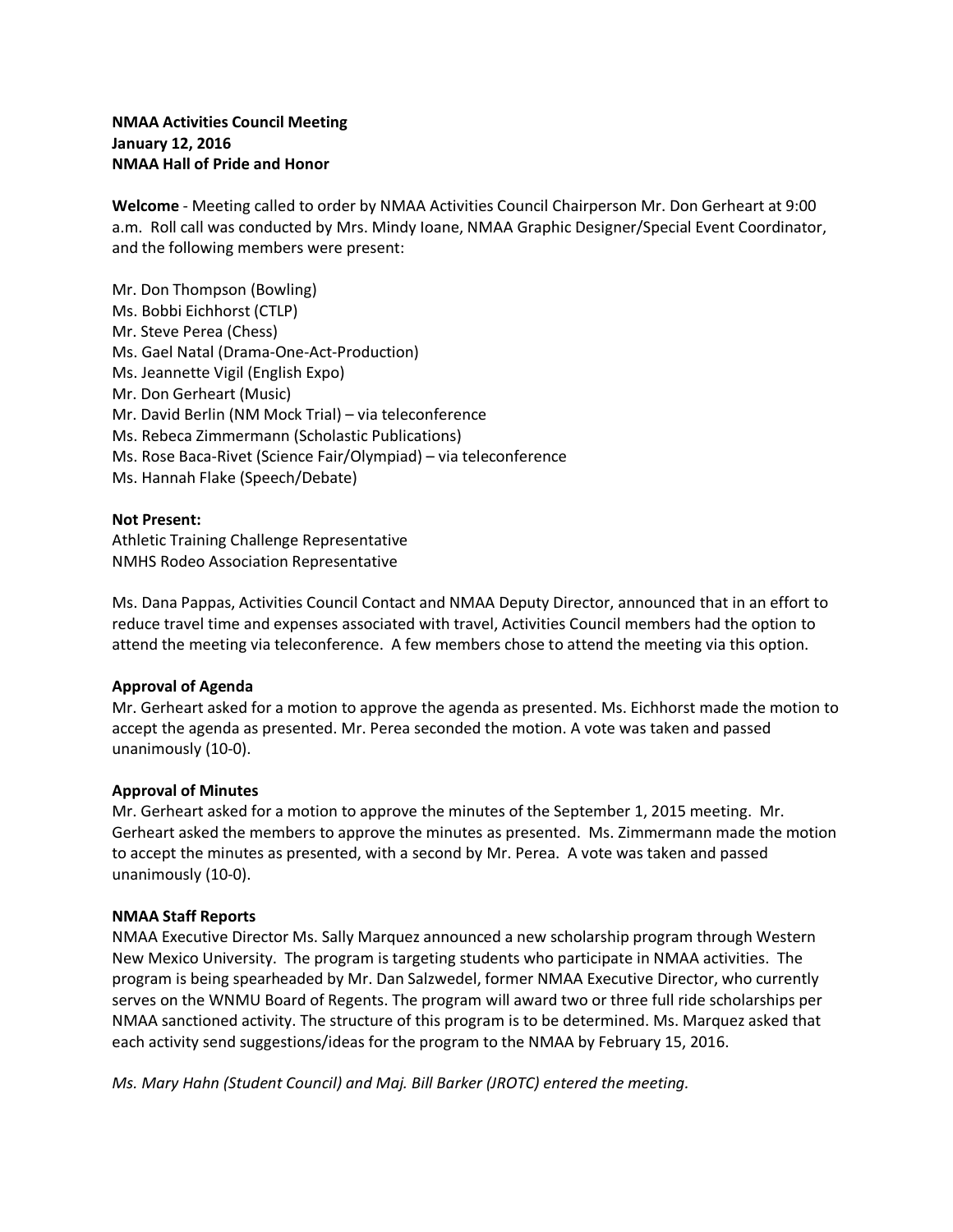Ms. Marquez also informed the committee that the upcoming Legislative session will focus on budget issues and she does not anticipate that Activities and Home School participation will be on the schedule at this time. She also explained that Activities will not be receiving additional money from the Legislature but she will look at the NMAA budget to see if they can provide more funding.

Ms. Marquez reminded members that all Activities are to follow NMAA guidelines/bylaws at all times and she is available to help with any questions that might arise. She also explained that activities do not have to be sanctioned by the NMAA if they do not feel that it is in their best interest. The NMAA surveyed Superintendents/Principals to see if they would support Activities if they are not sanctioned by the NMAA and most indicated that they would.

The committee also discussed liability insurance and inclement weather.

NMAA Sports Information Director Mr. Tyler Dunkel asked committee members to send names of deserving students to be featured in stories on the NMAA website.

NMAA Deputy Director Ms. Dana Pappas reminded the committee that eligibility forms must be submitted to the NMAA prior to state events. Forms can be found on the NMAA website. Ms. Pappas also announced that there are approximately 30,000 students participating in activities statewide. She will email council members the results of the study.

# **Council Members' Reports**

Athletic Training Challenge: Not present.

Bowling: Mr. Don Thompson announced that the activity continues to grow and is doing well. The season consists of ten regular season tournaments, a senior tournament and the state tournament. Practices began on October 5, 2015; the first competition was held on November  $7<sup>th</sup>$ , the senior tournament will take place February  $6<sup>th</sup>$  and the state tournament will be held February 13, 2016.

High school membership consists of 23 high schools with weekly events, currently averaging 47 teams. There are approximately 230 to 270 students participants each week. They are anticipating 65 to 68 teams by January 16, 2016.

The bowling association is reviewing request for proposals for the State event from Holiday Lanes and TenPins & More. The bowling association will distribute \$10,000 in scholarship monies this year and has received 100 Bowling pins from QubicaAMF for the senior tournament. The association is continuing to work with Albuquerque Public Schools, which requires out-of-town travel paperwork for events held in Rio Rancho and Isleta.

Member schools can visit the association's website for all information/documents, tournament schedule, results, team rosters, as well as registration forms.

*Mr. Jarred Smith (FFA) entered the meeting via teleconference.*

CTSO: Ms. Bobbi Eichhorst, HOSA/SkillsUSA Advisor, presented the CTSO report. She announced the 2015-2016 National Officers: Eugene Otero; Bernalillo High School and Jonathan Sarmiento; Hobbs High School. Ms. Eichhorst also presented the 2015-2016 State Officers and mentioned the success of the 2<sup>nd</sup> annual Advisor Academy and the CORE (Chapter Officer Retreat for Excellence), with 573 student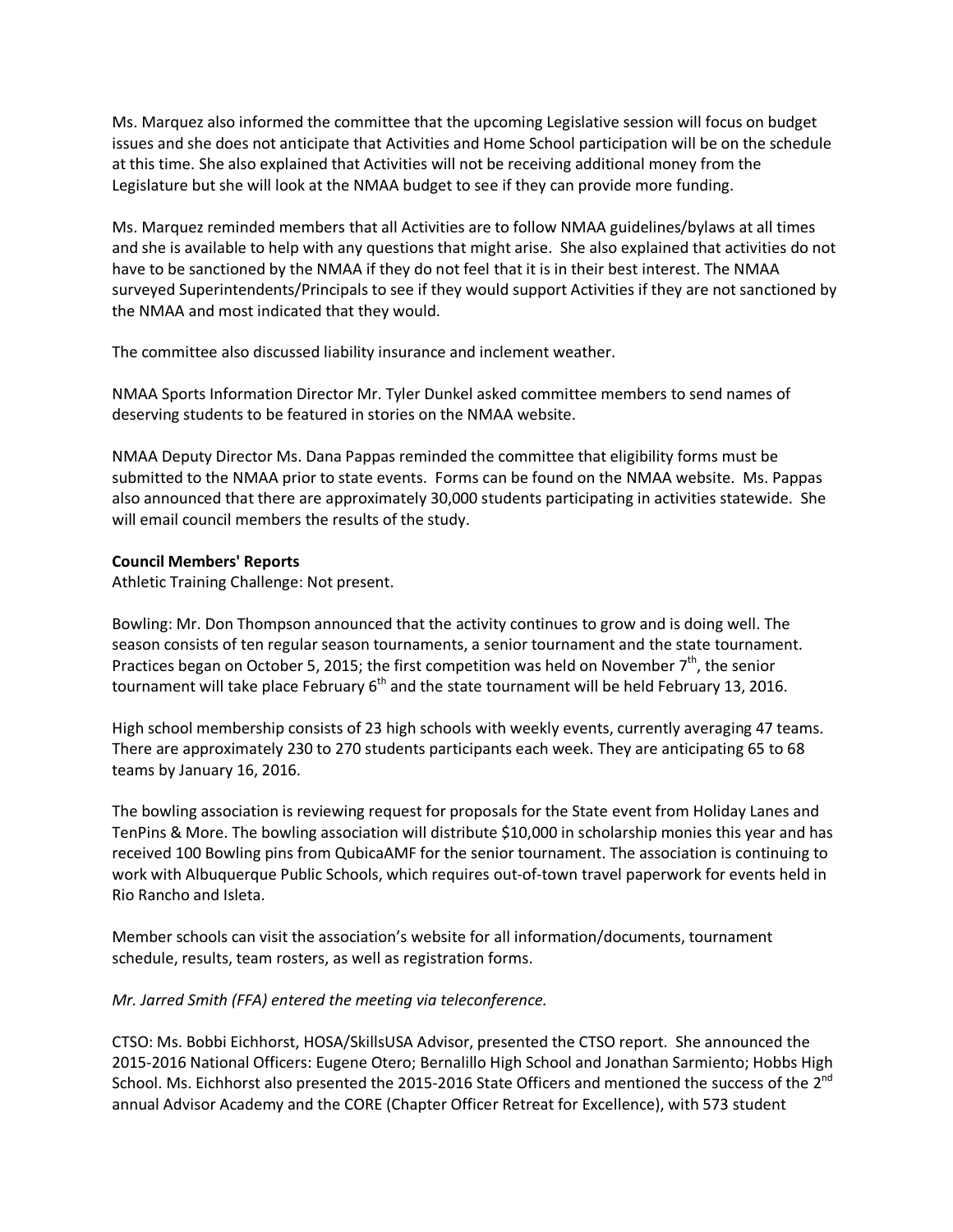leaders and advisors in attendance. Ms. Eichhorst also expressed the need for individuals to serve as judges, sponsors and volunteers for their programs. She concluded by announcing the dates of the 2015-16 State Conferences for the various CTSO groups.

Chess: Mr. Steve Perea, Chess Director, discussed the completion of the new structure for chess, which occurred just in time to handle the new flow of members into the activity. Mr. Perea's encouragement of high schools going to middle and elementary schools to recruit students has taken off. Middle school numbers in Albuquerque consist of approximately 600 students and elementary is currently at approximately 1400 students. This increase will ultimately impact the NMAA high school chess membership. Last semester, Rio Grande and Sandia rejoined the chess competition as well as The New America School (which is planning to join the association).

Drama/One-Act Production: Ms. Gael Natal discussed the success of the 2015 New Mexico High Desert Theater and NMAA One Act Production Competition held at Rio Rancho and Cleveland High Schools. She announced the winners of the events, which featured 400 students from 19 high schools. The event had seven colleges in attendance and 22 judges from throughout the state.

English Expo: Ms. Jeannette Vigil announced that there are 23 contests in writing, skills, speaking and production expression at the state contest, with over 500 students from approximately 30 middle and high schools participating. The contest will be held at La Cueva High School this year. She noted that Proof of Liability Insurance was provided by NM Reading Association by their local council, Camino Real who is an Expo sponsor.

Additionally, on Friday, February  $26<sup>th</sup>$  a literacy gala is being arranged with exhibitors as well as a presentation by Deborah Blanche as Georgia O'Keefe. Martha Bedeaux, English teacher at La Cueva is the on-site contact. La Cueva High School English Department will prepare contest packets and prompts. CRC members and officers will monitor and provide support for the Saturday activities. Delta Kappa Gamma members will prepare registration packets, medals and school signs. Ms. Bedeaux and other sponsoring teachers will run the tally room.

FFA: Mr. Jerrod Smith announced that there are 3277 members statewide and announced the dates of upcoming events. He also discussed the association's work to increase and improve curriculum available to instructors and advisors and announced the need for highly qualified agricultural education instructors to fill the role of advisor to the chapters.

The National FFA convention took place in Louisville KY on October 28-31, 2015. Caleb Gustin of the Moriarty FFA retired from his position as Western Region National Vice President on October 31 $^{\rm st}$  as part of the National Convention. Caleb did an excellent job of representing the State of New Mexico. Mr. Smith asked that the committee members and staff watch Mr. Gustin's retiring address on YouTube.

JROTC: Maj. Barker announced that there are 40 high schools with JROTC programs in the state and between 5000 to 6000 student participants. The September competition was held at Volcano Vista High School with 600 students participating in military skills and 180 students in marksmanship. Maj. Barker presented a list of noncompetitive activities and discussed the success of the archery program that is currently at 11 middle schools. The program is considering having a competition in the future for middle schools.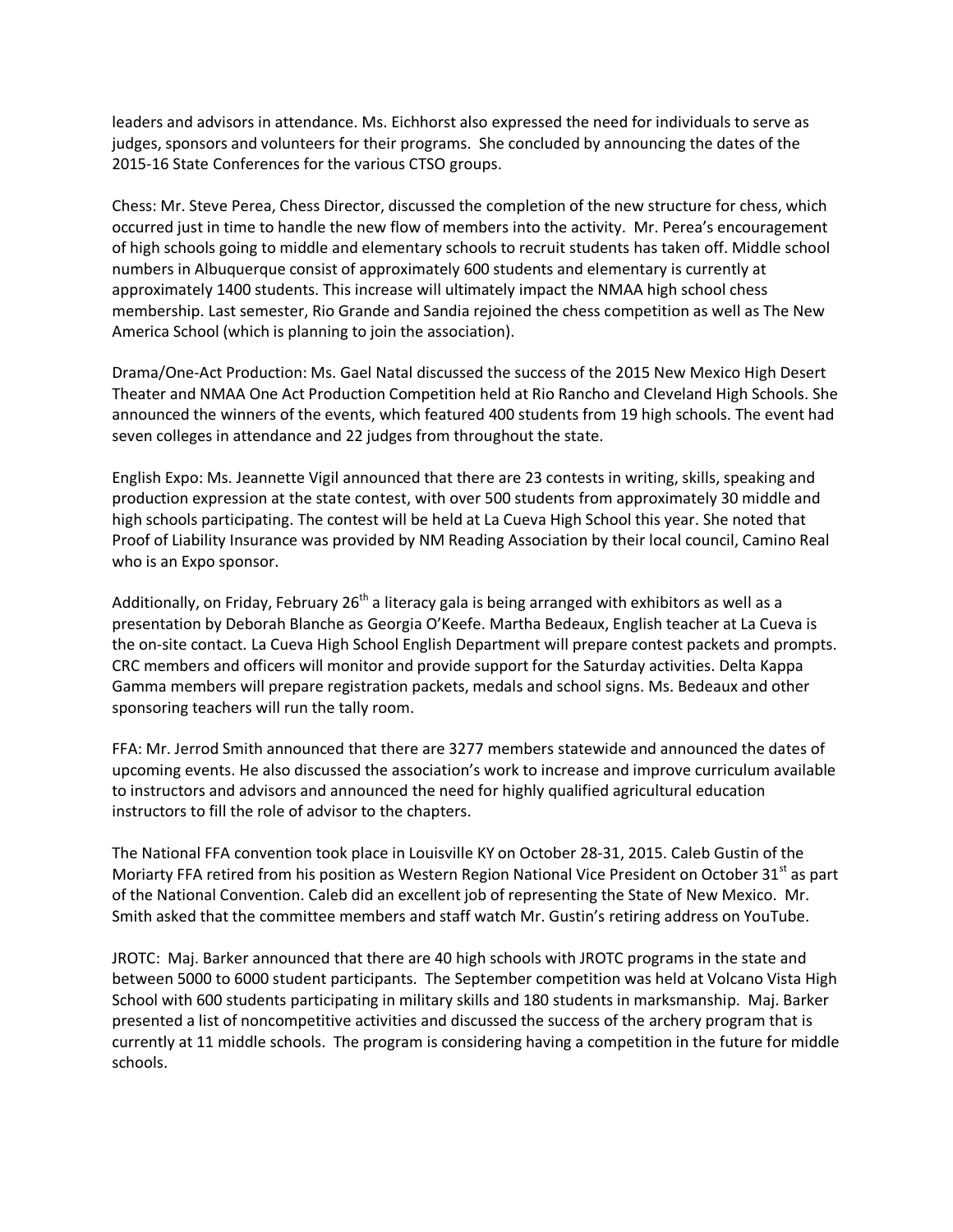Music: NMMEA Executive Director Mr. Don Gerheart announced the success of the All-State auditions, held at several New Mexico sites in October and early November, to select the students to perform in each of the eight All-State performing ensembles. Teams of judges heard over 2500 students audition and, based on their scores, students were assigned to one of the All-State ensembles. A total of 942 students were selected.

The 72<sup>nd</sup> annual All-State Music Festival & In-Service Conference was held January 6-9, 2016 on the campus of the University of New Mexico. Eight guest conductors rehearsed with one of the eight performing ensembles for two days, culminating in a performance at Popejoy Hall on January 9<sup>th</sup>.

During the students' rehearsals, over 450 music educators and students had the opportunity to attend several in-service clinics and workshops. This is the only statewide in-service held in New Mexico.

This second semester is always busy for music events. Each of the six NMMEA districts holds a number of events including a Music Performance Assessment at which ensembles are evaluated by a team of judges. The ratings they receive are, for the most part, used by PED for a portion of the teacher's evaluation.

In April, the NMAA will sponsor three state contests: one for orchestra, one for choir, and another for concert band. These ensembles will be evaluated by a panel of adjudicators from out-of-state and the results of the scores will determine the trophy winners in each classification.

Mock Trial: Mr. David Berlin announced that the Center for Civic Values continues to experience change as Kristen Leeds completes her first year as Director. This year's case was released on October 1, 2016 and involves a student suing a school district for injuries suffered when a coach allegedly fails to implement the school district's heat index protocol. Team registration concluded on December 31, 2015 with 26 teams signing up for the competition. The Center's goal is to bring in teams from schools located on the east side of the state. The Regional Competition will be held on February 19-20, 2016 and the State Finals will be conducted on March 18-19, 2016. Both the Regional and the State competitions will take place at the Metropolitan Courthouse in Albuquerque. The National Competition will be held this May in Boise, Idaho. The event will take place in Connecticut next year.

He asked that if any members of the Council work at a school that does not have a Mock Trial program and is interested, to please call Ms. Leeds or Mr. Berlin. They are willing to travel to schools to discuss the program with the Administration or the appropriate teacher.

Mr. Berlin presented a schedule of upcoming events.

Rodeo: No representative present.

Scholastic Publications: Ms. Rebeca Zimmermann announced that they are in the process of organizing the state competition, tentatively scheduled for March 19, 2016 at Highland High School. The organization has struggled this year with the closing of Vanguard, which had printed high school newspapers in the area for more than 30 years. High School papers are now being printed by the Albuquerque Journal and the Santa Fe New Mexican. The NMSPA has also lost a few advisers to other jobs, so they are in the process of regrouping.

Ms. Zimmermann is working with the Society of Professional Journalists and the UNM Chapter of SPJ on possibly offering workshop sessions for high school students. The New Mexico Press Association also is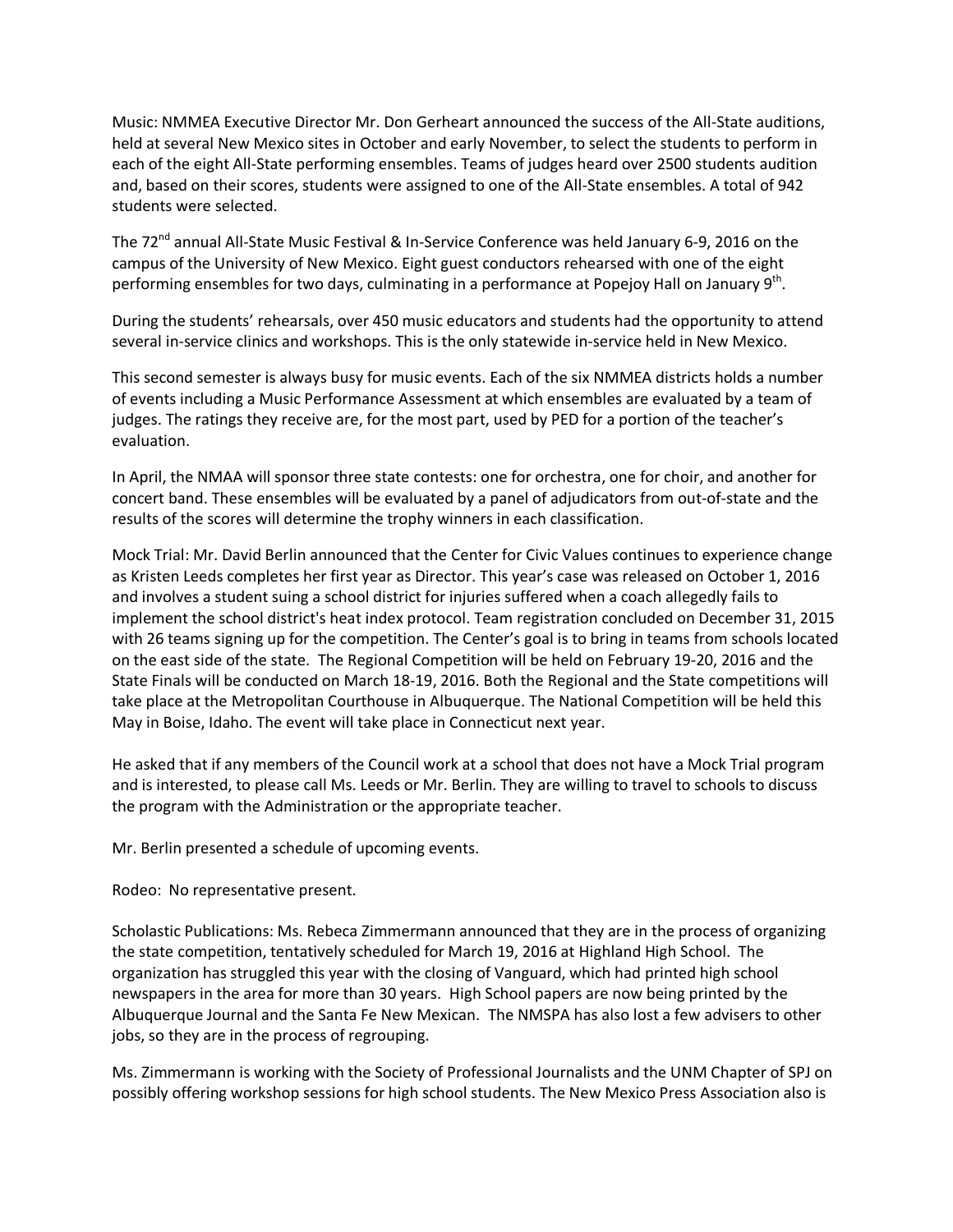hosting a high school summer workshop in June for which NMSPA helps to provide instructors. The main goal is to increase participation at the state competition to 16 schools. The organization has averaged eight schools per year in the past six years.

Science Fair / Olympiad: Ms. Rose Baca-Rivet gave a special thanks to everyone that assisted with the home school issue. She announced that 60 teachers attended this year's Annual Science Olympiad Fall Teachers' workshop held on October 30<sup>th</sup> at New Mexico Tech in Socorro. Fifty teams of 15 students each will advance from five regional Science Olympiad tournaments. Students will compete in 23 separate events that include physics, engineering, math and English. A middle school and high school team will qualify to represent New Mexico at the University of Wisconsin on May 20-21, 2016.

The 2016 NM Science and Engineering Fair State Finals will be held on April 1-2, 2016. There will be 300 projects (one to three students per project) that qualify from six regional Science Fairs to participate at the state final. Students will compete in 14 different categories in two divisions (high school and middle school). The Intel International Science and Engineering Fair will be held in Phoenix, Arizona on May 8- 13, 2016. Six projects will qualify to represent New Mexico in Phoenix. She asked that if anyone is interested in volunteering, please call her.

Speech and Debate: Ms. Hannah Flake, Treasurer of the NM Speech and Debate Association, reported that the state tournament will take place at two different venues and times. They are expecting 250 students and will need over 100 volunteers at the state tournament.

Ms. Flake announced that the biggest issues facing this activity are coach retention, training new coaches, travel costs and finding volunteer judges. For the issue of coach retention, the organization started an in-service day for new coaches and a mentoring system so coaches feel supported. The organization is inviting new coaches to co-facilitate tournaments with veterans and invite new coaches to take jobs at the state tournament. They are working on ways to raise money to give scholarships to new teams and have started giving a Volunteer of the Year award, getting press coverage and utilizing signupgenius.com and perfectpotluck.com.

Student Council: Ms. Mary Hahn announced the success of the 2015 Fall District Leadership conferences that consisted of leadership training and camaraderie at five sites throughout the state with national speaker A'ric Jackson and approximately 1500 students / school advisors in attendance.

The NMASC State Leadership Conference will be held on February 11-13, 2016 at Los Alamos High School. The conference will consist of student and adult-led training workshops; national motivational speakers Houston Kraft and Jessie Funk, and an annual Achievement Showcase. There will be at least one officer candidate from every Student Council district in the state; building camaraderie with schools in geographical regions as well as from around the state; peer to peer learning, awards and recognition. There are approximately 1000 individuals pre-registered for this conference.

Ms. Hahn announced upcoming events for the months of April and June, 2016. The NMASC welcomed seven high schools and nine middle schools to the organization. She recognized Mr. Justin Landis to the organization and announced the organization's current goal to create an in-organization scholarship for the Summer Leadership Workshop. In December of 2015, Ms. Hahn was recognized as the Region 6 recipient of the Earl Reum Excellent Teacher of Teachers Award for her outstanding leadership and commitment to the promotion of excellence in Student Activities.